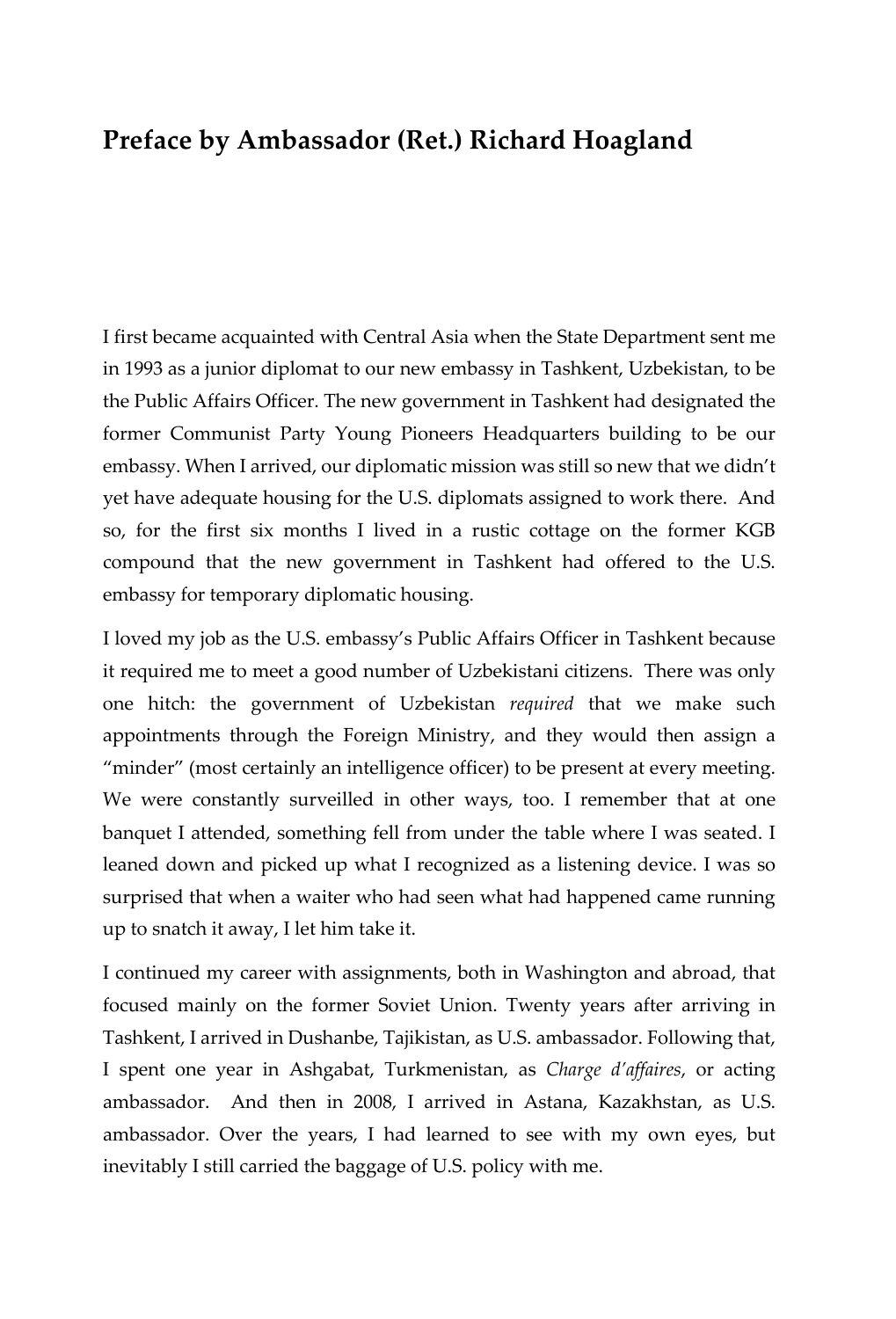Looking back, it seems to me that the relations between the now-independent nations of the former Soviet Union and the United States for the past 30 years have been fraught or, more bluntly, might be described as a sometimes nearly love-hate relationship. The one fundamental point that the United States, and the West in general, does not fully take into account is that the intellectual heritage of the former Soviet states is *not* the Western heritage that developed over centuries from the Renaissance, the Reformation, and the Enlightenment – the three great intellectual transformations that created the institutions, cultural values, political structures, and world view of the modern West.

Rather, I came to realize that the former Soviet states were the inheritors of the values of the Soviet and the earlier Russian Tsarist empires, with an unbroken line directly back to the Byzantine Empire. All of this overlays their own histories as Asian khanates and nomadic peoples. This "Byzantine-Soviet" worldview, especially, and its system of governance de-emphasized the importance of the individual and glorified the power of the state headed by an autocratic leader. During the Soviet period, this non-Western system established an unholy alliance of political leadership in the hands of the privileged few, a tolerance for and even a degree of acceptance of organized crime as an element of power, and powerful intelligence agencies to knit it all together. This system benefitted only a privileged few without the existence of any long-established institutions to challenge that power. To put it succinctly, this heritage, which continued to endure even after the collapse of the USSR, is radically different from the heritage of the West.

U.S. policy immediately after the fall of the Soviet Union and the emergence of sixteen new independent states was colored by an irrational exuberance that assumed, through Washington's rose-colored glasses, *of course* the peoples of the former Soviet Union were naturally yearning to breathe free and, with the appropriate assistance, would quickly become free-market democracies. Using the authorities of the 1992 Freedom Support Act – in which FREEDOM is one of those quirky Congressional acronyms that stands for "Freedom for Russia and Emerging Eurasian Democracies and Open Markets" – Washington dedicated hundreds of millions of dollars to support the former Soviet states as they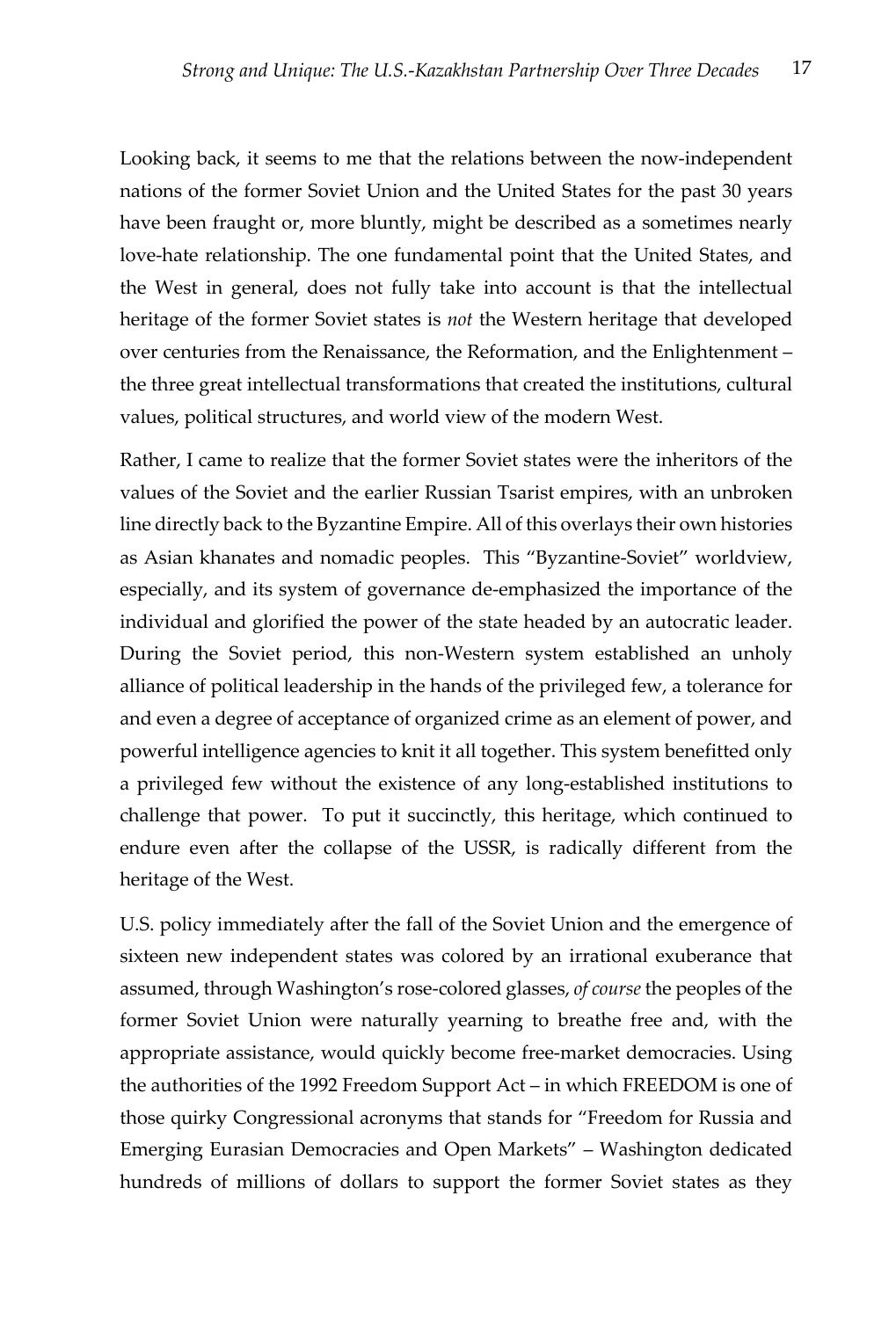transitioned, over a relatively short time – or so assumed the Washington ideologues – from communism and central planning toward Western-type democracies and free markets. As we now know, it did not turn out to be as simple as transitioning from one ideology to another.

From the beginning, U.S. policy for the independent nations of the former Soviet Union has been remarkably consistent. Fundamentally – and this has never changed in thirty years – it has been to preserve and protect the independence, sovereignty, and territorial integrity of each state in the region. From the beginning, this has included to support independent, sovereign states that uphold regional security, increase their economic integration with regional and global markets, and demonstrate respect for human rights and democratic governance, while not becoming sources of transnational threats to the United States or to any other nation.

Where we have too often gotten tangled up is in this part of the policy: "…demonstrate respect for human rights and democratic governance." This was especially true during the presidential administrations of both George W. Bush and Barack Obama, with first Secretary of State Condoleezza Rice and then Secretary Hillary Rodham Clinton. In the daily "sausage making" of foreign policy in the State Department, a geographic bureau usually has the initial responsibility to bring pen to paper. In the case of Kazakhstan, it is the Bureau of South and Central Asian Affairs, known simply as SCA. However, other functional bureaus have the right to weigh in during the clearance process, as do other cabinet departments if they have interests in the key issue of policy being refined. After this rather complex clearance process, a policy memo goes to the regional bureau's Assistant Secretary of State who then passes it "up the chain" to the Under Secretary of State for Political Affairs or to the Secretary of State him – or herself. One of these functional bureaus – the Bureau of Democracy, Human Rights, and Labor, known as DRL — gained near veto power during that period.

A good number of the employees in DRL whom I encountered were civil servants who had never served as diplomats abroad and who had actually been hired directly from human-rights non-governmental organizations. I clearly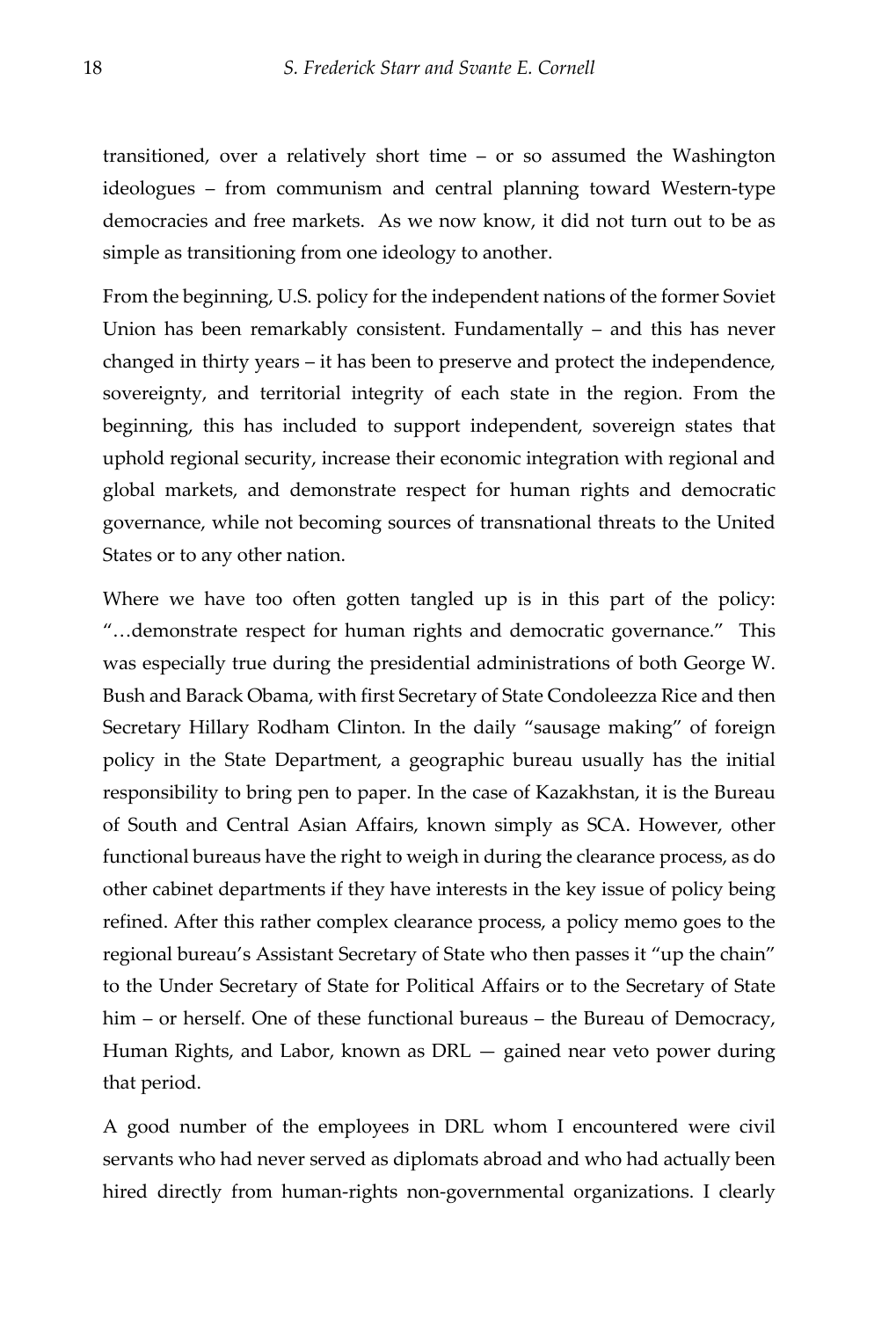remember one who told me, "I'm so glad to have this job! Now I can impose *our* views on foreign policy," meaning the views of the human-rights organization from which she had come. Several of the DRL employees who had near veto power over our regular policy memos were especially irked by what they called Kazakhstan President Nazarbayev's "cult of personality." "Look what he's done now," they would say. "He's named a university after himself!" When I would point out that the capital of the United States is named after *our* first president and that nearly every city in the United States has a street named after George Washington, they'd rejoin haughtily, "But that wasn't until after he was *dead*!"

What, then, sets Kazakhstan apart from its neighbors?Wearing their ideological blinders, these kinds of people could not – or would not – focus on the larger picture, and this was certainly true of Kazakhstan. Soon after its independence, Kazakhstan emerged as the key country of Central Asia. Apart from the fact that a northwestern bit of Kazakhstan, across the Ural River, is technically on the European land mass, Kazakhstan, as it frequently insists, is indeed different from the other four, not because of its truly Eurasian geography but primarily because of decisions that President Nursultan Nazarbayev and his government made in the immediate months after independence. At least three are especially important.

First, Kazakhstan committed almost from the beginning to macro-economic reform away from the Soviet command-economy model, so that today its banking and other financial systems are on a par with Central Europe's. This means that Kazakhstan is much more deeply embedded in the global economy than the other four that still limp along with the tattered remnants of an outmoded command economy.

Second – and this is probably even more important – President Nazarbayev decided that if Kazakhstan were to be an independent country that emerges onto the world stage, it would need a new generation of leaders who think differently. And so he created the Bolashak Program (*bolashak* means *future* in Kazakh) that sent young Kazakhstani citizens abroad for full university educations and, for some, even graduate degrees. He established this far-sighted policy in the earliest days of independence even before Kazakhstan began to rake in the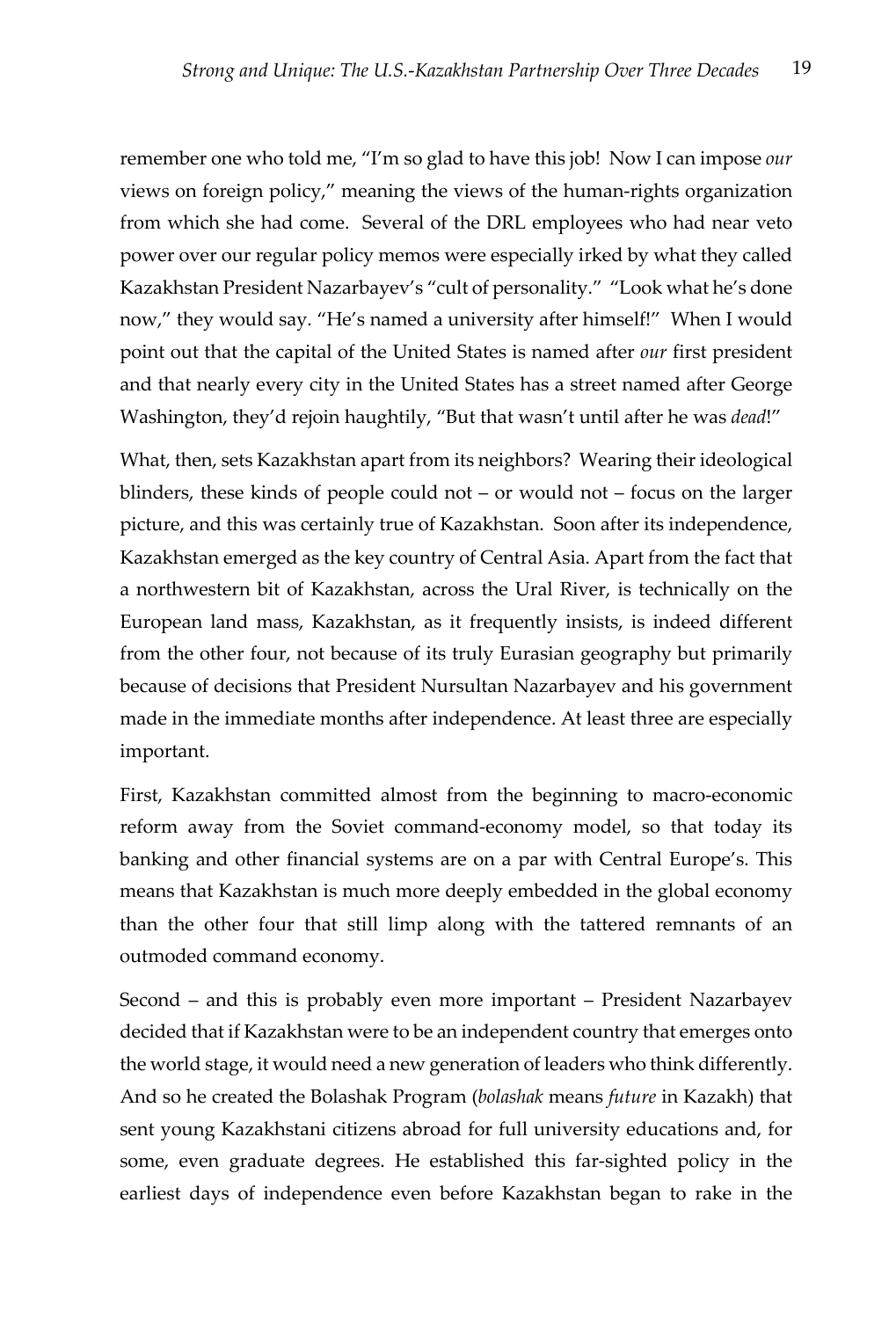wealth from its Caspian oil deposits. The result is that Kazakhstan now has a cohort of well over 10,000 alumni of the Bolashak Program, globalized young people rising in both the public and private sectors, who often speak English and other world languages. Today, when you go into any government office, university, think tank, or private business, inevitably you'll meet Kazakhstani men and women who say proudly that they are Bolashak Program alumni.

Third, and of special importance, Kazakhstan is an exemplary nuclear nonproliferation partner of the United States. At its independence, Kazakhstan found itself with the fourth-largest nuclear arsenal in the world, but President Nazarbayev committed the country to total denuclearization, in part because of the devastation that Soviet nuclear testing had inflicted on the land and population around Semipalatinsk in northeastern Kazakhstan. The decade-long U.S.-Kazakhstan effort to clean up the BN-350 nuclear fast-breeder reactor site at Aktau on the shore of the Caspian Sea reached a significant milestone in November 2010, when Kazakhstan finished securing and locking down under International Atomic Energy Agency safeguards at Baikal-1, near Semipalatinsk, 3,000 kg of weapon-grade plutonium and 10,000 kg of highly enriched uranium  $-$  enough to have made about 750 nuclear weapons. The year of the  $10<sup>th</sup>$ anniversary of Kazakhstan's independence, 2001, coincided with the al-Qaeda attacks on the United States known simply as 9/11. All at once, America needed Kazakhstan in a way that it had not over the first 10 years of their interaction. Most important, we needed Kazakhstan to agree to what became termed the Northern Distribution Network, or simply NDN. This was the route from Europe through Russia and south into Afghanistan that would be used to supply U.S. and NATO troops in Afghanistan, *without charging transit fees*. Kazakhstan was not opposed to the NDN, but it wanted, quite naturally, to profit from it. Specifically, since there would be no transit fees, it wanted the United States to buy some of the supplies from its local Kazakhstani vendors, a not unreasonable request that, in fact, would have saved money in the long run. The Pentagon in Washington D.C. was the procurement agency for the supplies that would flow along the NDN. And there was the rub. Over many long years, the Pentagon had established densely bureaucratic and detailed requirements for the origin and quality of every single object it would procure and ship to the troops.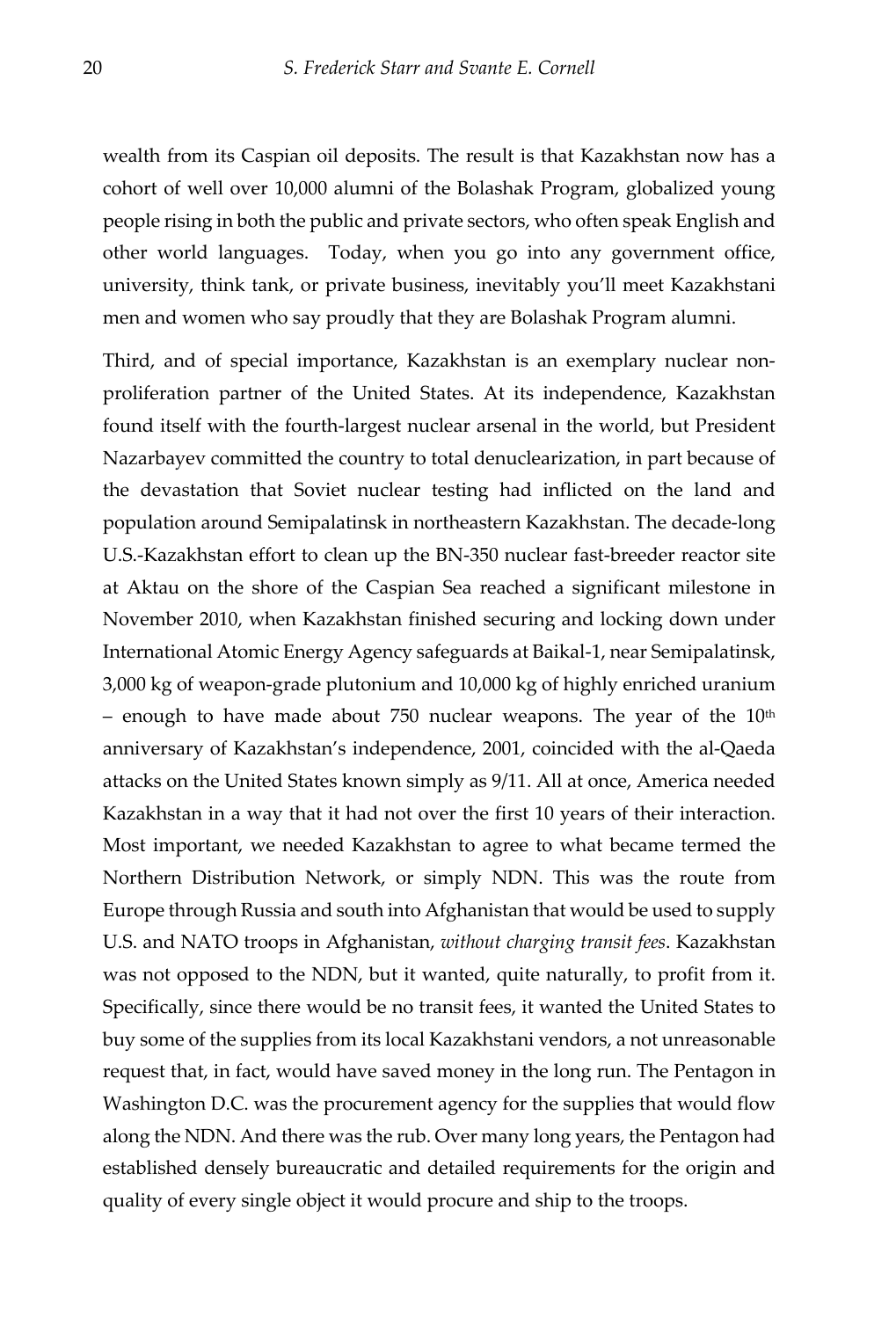The job I had in the State Department at that time, Office Director for the countries of the South Caucasus and Central Asia, put me and my team in charge of negotiating the NDN in Central Asia, specifically in Kazakhstan. When I first received this assignment, I thought it would be a no-brainer, because, of course, the good countries of Central Asia would want to help America uproot the terrorists in Afghanistan just to the south of them.

At the beginning, I'd thought that the NDN agreement with Kazakhstan would be a slam-dunk, and that I could then move on to negotiating the similar agreements we needed with other countries in Central Asia to support what became known as Operation Enduring Freedom in Afghanistan. But it didn't turn out to be as easy as I had first assumed. As I've already noted, Kazakhstan wanted the United States to procure *in Kazakhstan* some of what it needed. That's when I learned about the burdensome bureaucracy of my own government. For every single object we considered for procurement in Kazakhstan, not one quite met every single bureaucratic requirement. And the requirements for every single object often flowed densely in bureaucratic-speak over several pages. My colleagues in the Pentagon were sympathetic but said their hands were tied. And so after weeks of negotiation, we were deadlocked.

Exasperated, I told my senior colleagues at the State Department, the Department of Defense, and the National Security Council that the United States *had* to acquire something in Kazakhstan or else the NDN *would not happen.* And so the powers that be at that time relented and decreed that the United States would buy plywood from Kazakhstan. And indeed, that was enough to break the logjam. Kazakhstan had stood its ground but, in the end, accepted a symbolic gesture. And I never once subsequently heard any complaints from the U.S. military in Afghanistan that the Kazakhstani plywood was substandard. The NDN served as a crucial supply line until eventually Russia hardened its views about the ongoing presence of the United States and NATO in Afghanistan and closed down its portion of the NDN, essentially killing it.

Six years after this negotiation for the NDN, I was sworn in as U.S. Ambassador to Kazakhstan. One thing I had learned along the way is that people too often have an exalted view of the title, "ambassador." In fact, an ambassador is a go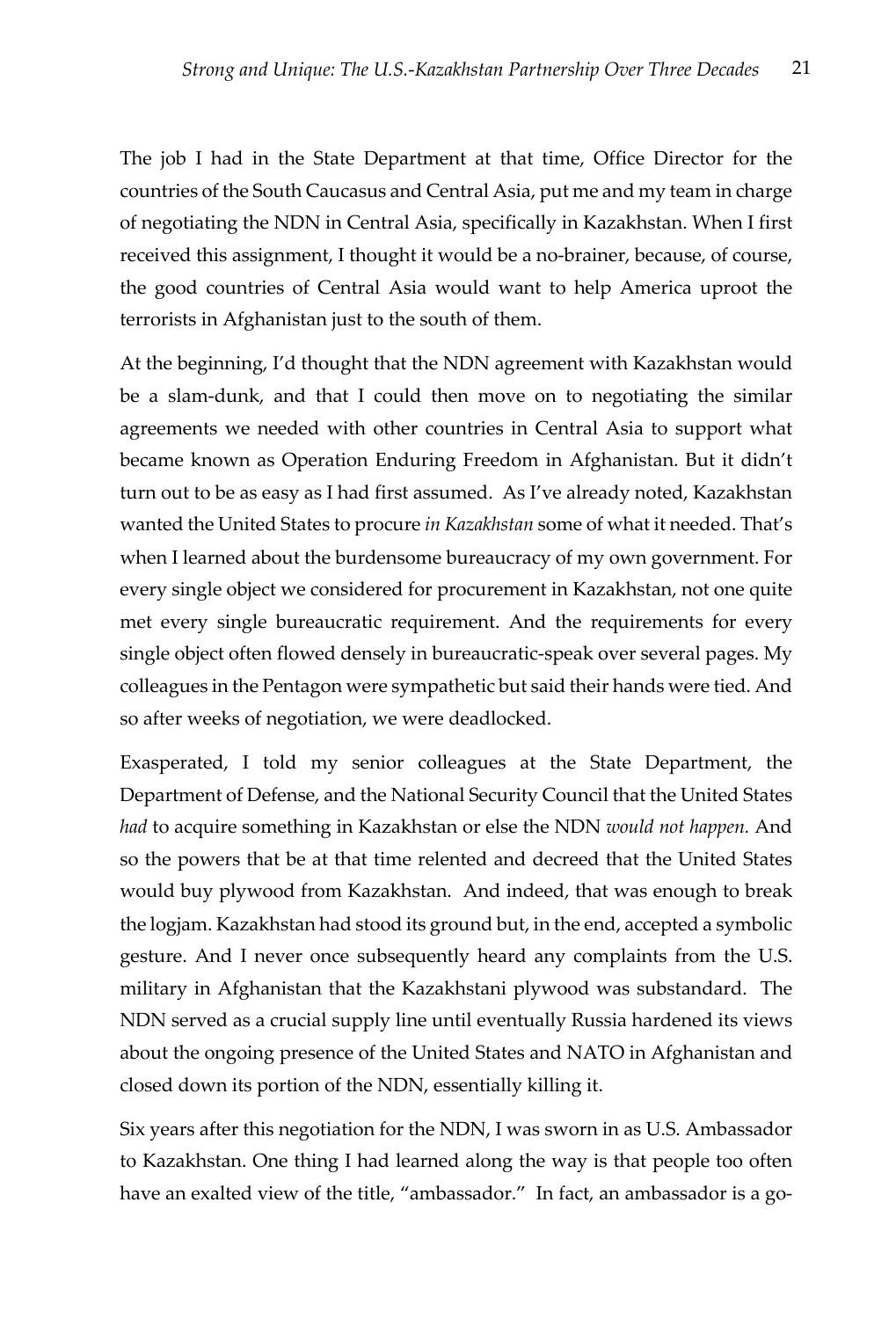between, working hard behind the scenes to find the compromises that keep *both* sides reasonably satisfied.

At the independence of the former Soviet Socialist Republics as a result of the fall of the Soviet Union in December 1991, most observers expected that Uzbekistan would emerge as the leading country in Central Asia because of its large population and relatively high level of industrial development. But that did not happen because Uzbekistan's first leader, President Islam Karimov, kept Uzbekistan relatively isolated from its neighbors and mired in its Soviet past. Kazakhstan's President Nursultan Nazarbayev, however, undertook fundamental changes from the beginning of his tenure that internationalized his nation. Nearly 20 years later, he was eager to showcase that nation and its real achievements to the world. And when Kazakhstan gained the annually rotating OSCE Chairmanship in 2010, he insisted on hosting in his new capital, Astana, a relatively rare OSCE summit. Such events are a common part of international diplomacy, but this one, inevitably, became controversial in Washington.

The State Department's DRL bureau was not overly pleased with Kazakhstan because it had not quickly become a full-fledged free-market democracy after independence. Political opposition parties, when they were allowed to exist, were tightly controlled, and civil-society non-governmental organizations (NGOs) that the United States and the European Union supported were matched by government-created and, some said, subservient, NGOs, sometimes derided by DRL with the ironic acronym, GONGOs — government-organized nongovernment organizations.

To make matters yet more complicated, any high-level OSCE meeting, whether an exalted summit or "just" a ministerial, includes official side meetings by the OSCE's Office for Democratic Institutions and Human Rights (ODIHR) for the host-country's NGOs and their international supporters. But President Nazarbayev decided that such meetings would not be part of his summit – only his GONGOs would be allowed to participate. After much contentious behindthe-scenes and often late-night multi-national negotiation, the compromise was finally reached that ODIHR could indeed have its traditional NGO meetings but *not* at the official summit site in Astana's New City. Instead, they would take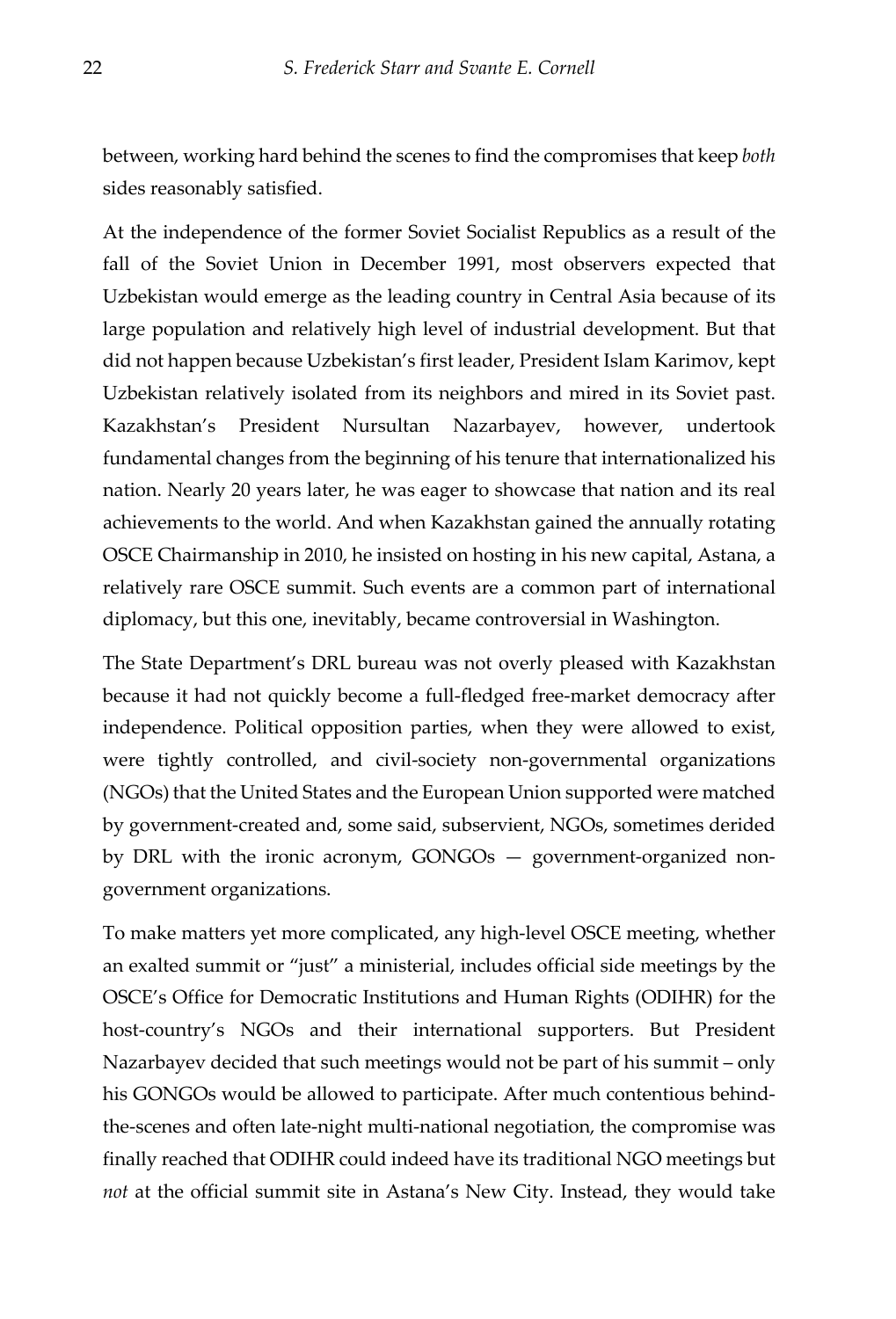place several miles away at a university in the Old City*.* No one was really pleased, but the day was saved with compromise on *both* sides.

In the run-up to the summit, my job was to keep the Kazakh Foreign Minister up to date on the level of the U.S. participation in "Nazarbayev's Summit," as it was being called behind the scenes in Washington. I knew beyond any doubt that President Obama would not be travelling to Astana. But as for the name of the real senior U.S. government representative, I had to continue using the standard phrase, "It's still under discussion."

The Kazakhs were not at all pleased. As the date of the summit approached, they became increasingly exercised. With my fingers crossed behind my back, I continually responded, "It's still under discussion because of complicated schedules, but I assure you we will have very high-level representation." That polite diplomatic phrase usually elicited a scowl of exasperation.

In the end, DRL lost its hard-fought battle to get the U.S. government to boycott the OSCE summit in Astana. But it wasn't until her plane was actually in the air that I was finally informed in a middle-of-the-night phone call from Washington that Secretary of State Hillary Clinton would indeed represent the United States and was actually already on her way. President Nazarbayev was satisfied. And all went well. In fact, Secretary Clinton worked like a trooper late into the night holding what seemed to be an endless series of bilateral meetings with those representing their countries at the OSCE Summit. As often happens in the world of diplomacy, what you see in public is the ready-for-the-cameras final result that hides the hair-pulling and sleepless nights of high drama behind the scenes.

After thirty years of independence, Kazakhstan is a responsible player on the world stage. It has stayed true to President Nazarbayev's original intention: friendly to all, beholden to none. But as many like to say, it is located in a tough neighborhood and has to juggle the interests of its immediate neighbors, Russia and China, as well as those of the United States and the European Union and other lesser but important regional powers like Iran and Turkey. And Kazakhstan does so in a masterful fashion, employing what it calls a "multivector foreign policy." In this context, let us take a brief look at Kazakhstan's relations with Russia, China, and Turkey.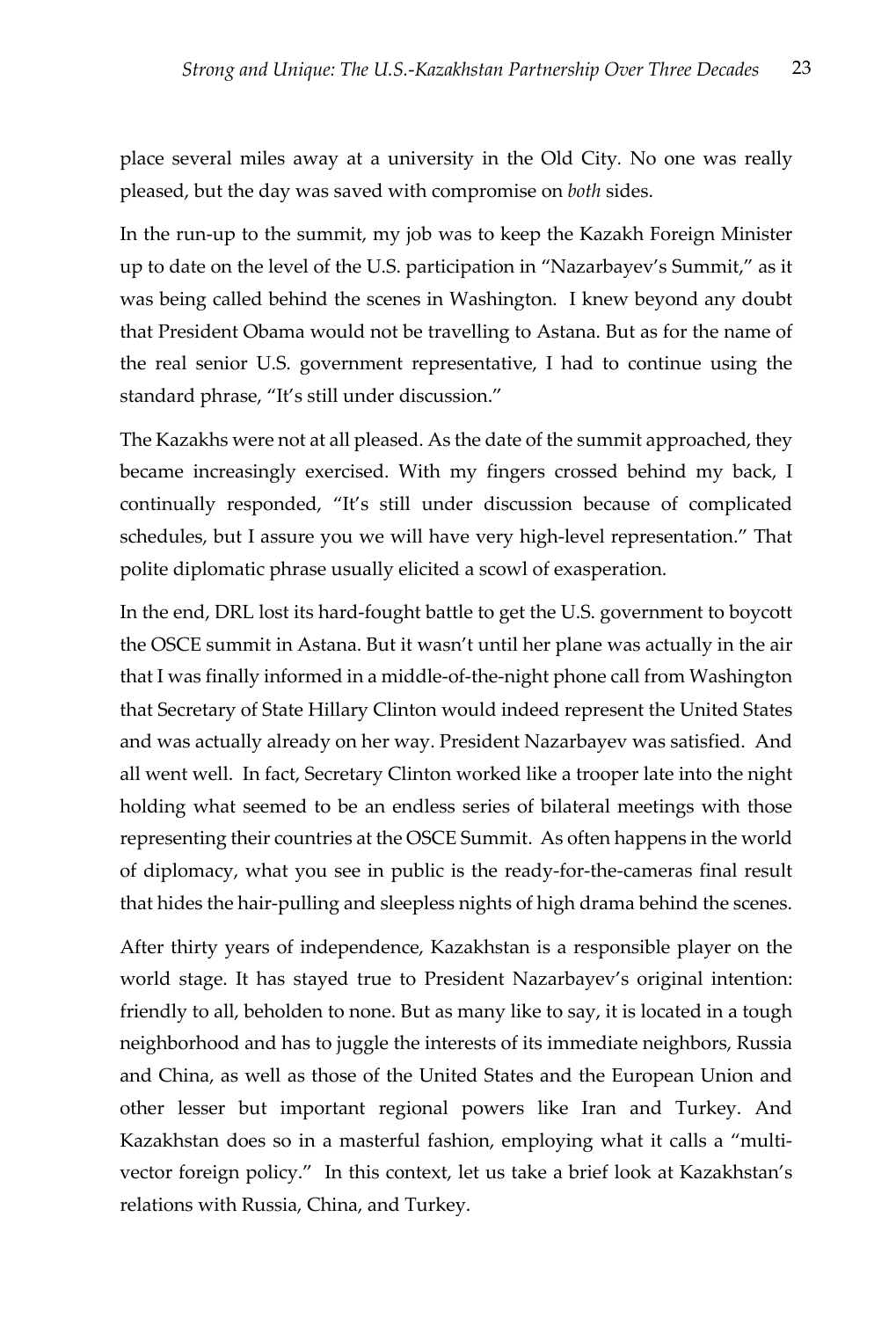Russia has long declared its former republics to be its *special sphere of influence*, sometimes substituting "privileged" for "special." Because of history, economic ties, a colonial *lingua franca,* the Russified culture of the older elites, and because of a *tsunami* of propaganda on the Russian broadcast media that blanket the region, Moscow's near-absolute dominance there should be a foregone conclusion. But it's not.

Further, Russia regularly whispered into the ears of neighboring leaders a greatly exaggerated threat of the Islamic State and the Taliban. While the threat does indeed exist because of the ISIS declaration of a sub-caliphate of Khorasan in Afghanistan and its neighboring regions, including the southwest corner of Kazakhstan, the dire Russian admonitions purposely exaggerate the threat in order to impel the Central Asia states to turn more fully to Moscow for their security. This is ever more true with the military withdrawal of U.S. and NATO troops from Afghanistan.

Russia has created two multilateral structures for regional integration, and Kazakhstan is a member of both. The first is the Collective Security Treaty Organization (CSTO) in which the members pledge to support and defend each other's mutual security. "Permanently neutral" Turkmenistan maintains only observer status. Despite annual summits and regular military exercises, the CSTO is still not seen as an especially effective organization, either by its members or more broadly in the greater Eurasian region. And whether it would respond in an emergency situation, is open to question. It is useful to note that during Kyrgyzstan's ethnic turmoil in Osh that began in June 2010, Bishkek asked for security assistance from the CSTO, but Moscow did not agree, noting that the CSTO exists to defend member states against *outside* aggressors.

The other, and more recent, Russia-dominated multilateral organization in the region is the Eurasian Economic Union (EEU), comprising initially Russia, Kazakhstan, and Belarus, and now including Kyrgyzstan and Armenia. Kazakhstan's President Nazarbayev first proposed the EEU in the 1990s, but Moscow tended to pooh-pooh it until Putin's third presidential term, when he apparently came to see it as potentially an effective tool of *putinism,* which some go so far as to dub *neo-sovietism.* Some suspect that Moscow sees the EEU as a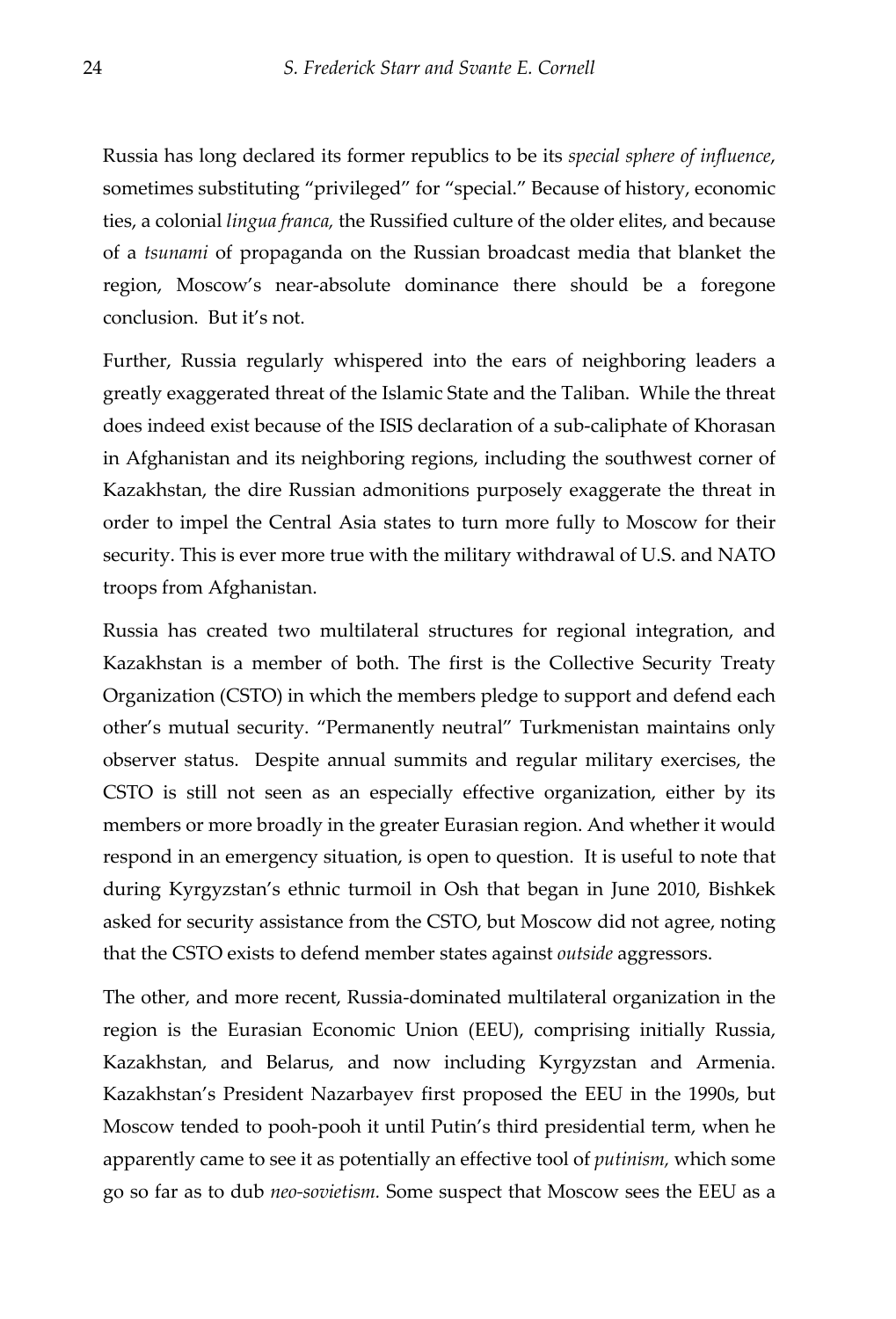*bloc* structure – led by Moscow – that will inevitably take on a political dimension. So far, however, Kazakhstan has politely said *nyet* to any kind of political dimension – or, to go even further, a common currency – for the EEU.

Why does Kazakhstan take this stance? Principally, it's because its population, unlike the populations of the four other Central Asia states, is still just under twenty-five percent Slavic, concentrated largely in the northern part of the country bordering Russia and around the former capital, Almaty. It is especially the north that concerns Kazakhstan and why late in the 1990s Nazarbayev moved the capital of his country from Almaty to Brezhnev's "Virgin Lands" city of Tselinograd on the southern Siberian steppe, essentially in the middle of nowhere. He did so because, from the 1990s to this very day, influential voices in Russia (and not just the clownish Vladimir Zhirinovsky, himself born in Almaty) continue to call for the annexation of the northern third of Kazakhstan that some insist was always historically a part of Russia.

China is increasingly the looming elephant in Central Asia and deserves close observation. Its presence in the region has generally been politically benign as it has sought to gain access to the hydrocarbon and mineral wealth there to fuel its own economic growth. Even as China increasingly bought into the oil sector of Kazakhstan and the natural-gas sector in Turkmenistan (where it is the only foreign nation allowed to operate its gas wells and pipelines directly on Turkmenistan's sovereign soil), the West, including the United States, saw no problem, because there was no perceived political threat.

However, the West perked up its ears when China's President Xi Jinping announced at Nazarbayev University in Astana (now Nur-Sultan) in September 2013 its New Silk Road Economic Belt running from east to west across Central Asia, through the South Caucasus, and on to northern Europe. Initially, the United States, with its own New Silk Road Initiative of the early Obama administration (that, in reality, existed only on paper), paid little attention because the U.S. version of the New Silk Road focused on forging north-south links from Russia's southern border into India, whereas China's stated goal was to facilitate transport of its industrial production, especially from Western China, overland to Europe.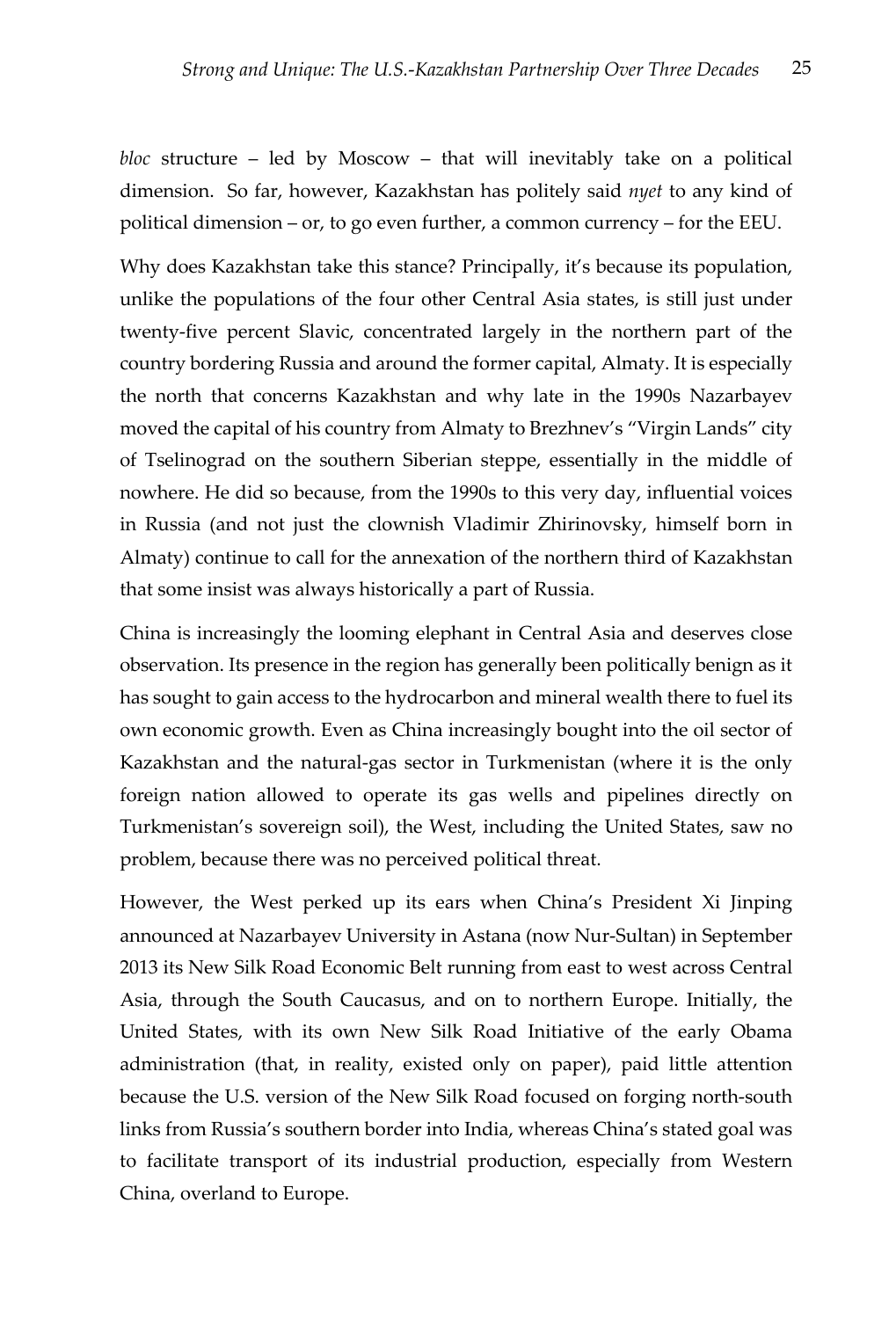The Chinese plan is an essential part of Beijing's emergence on the world stage as a global player and goes far beyond Central Asia to include elements in Pakistan now known as the China-Pakistan Economic Corridor (from the Karakorum Mountains to the warm-water port of Gwadar), Southeast Asia, and maritime lanes through the South China Sea and the Indian Ocean to all the littoral ports, including those of East Africa. By March 2015, China had released a comprehensive action plan for what it had by then come to call the Belt and Road Initiative (BRI), emphasizing that it "is in line with the purposes and principles of the UN Charter. It upholds the Five Principles of Peaceful Coexistence: mutual respect for each other's sovereignty and territorial integrity, mutual nonaggression, mutual noninterference in each other's internal affairs, equality and mutual benefit, and peaceful coexistence."

The initial U.S. view of China's New Silk Road Economic Belt was a rather simplistic shrug: "They do hardware; we do software," meaning that Beijing would probably focus on upgrading the east-west highways and rail lines along the southern rim of the former Soviet Union, while Washington focused on technical capacity-building for things such as customs modernization and border security. As China's BRI policy emerged, and as it began to buy up industries, initially in Kazakhstan, all the way from Xinjiang to the Black Sea, it became apparent that China was actually creating more of an industrial investment scheme, in part to stimulate economic growth among its western neighbors. Kazakhstan has willingly participated in China's BRI *when it is in Kazakhstan's interest to do so.* Because of its hydrocarbon wealth, it has not fallen into China's debt trap that some call "predatory lending." And Kazakhstan's close relationship with China has not been an issue in the U.S.-Kazakhstan relationship.

Separately from BRI, Kazakhstan is a member of the China-dominated Shanghai Cooperation Organization (SCO) that plays a certain role in Central Asia, certainly more so than the Russia-dominated CSTO. For many years, the SCO was seen by outsiders (and even by some participants) as just one more international "talk shop." Over the years, however, the SCO has matured into a normal regional organization, and Washington has no problem with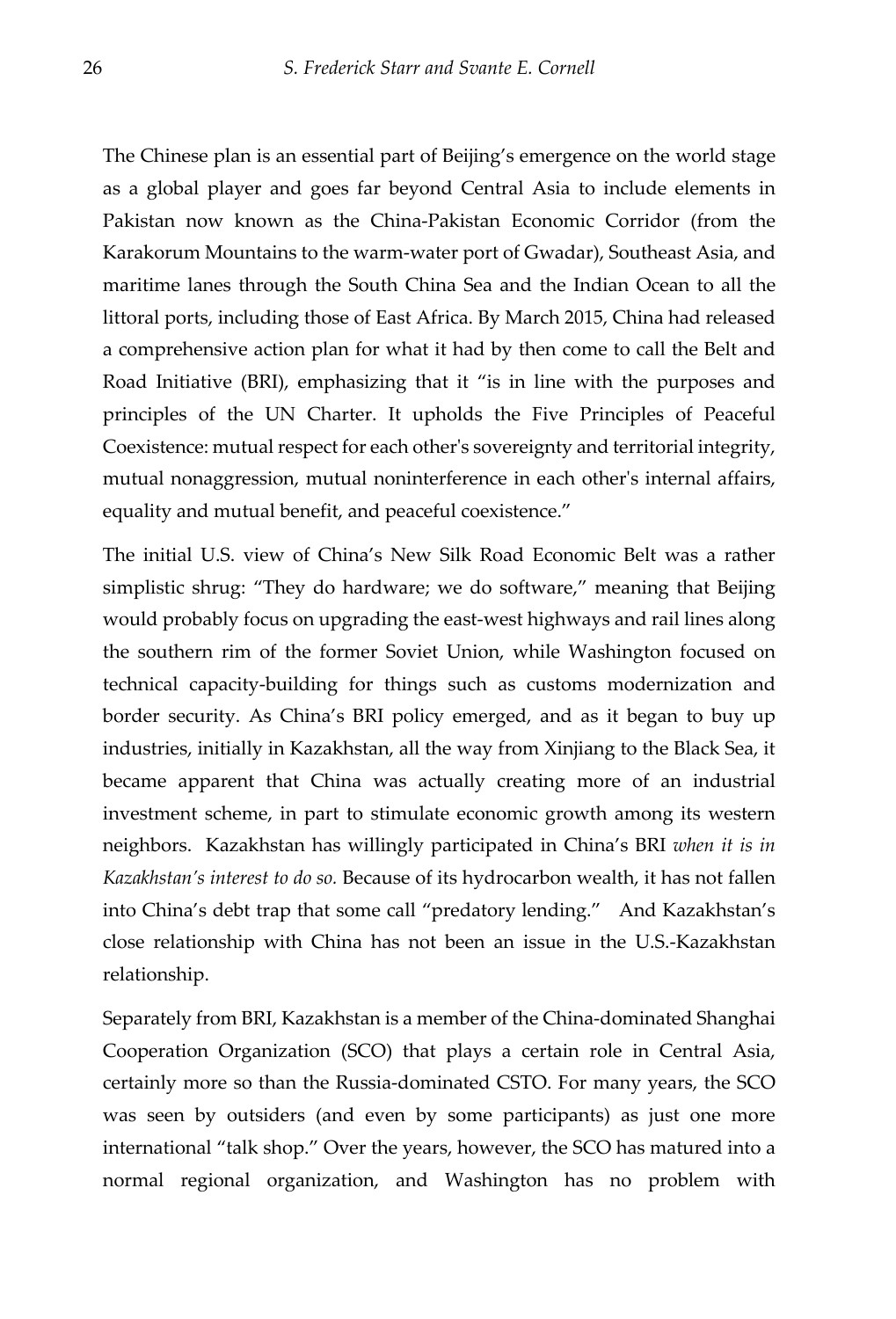Kazakhstan's membership in it. Interestingly, soon after the SCO was founded, member-state Uzbekistan recommended that the United States be granted observer status. Before the SCO could decide on this recommendation, however, Washington rejected the offer, ideologically unwilling to be associated, even as an observer, with an organization comprised of Russia, China, and "unreformed" former Soviet states. This rejection was perhaps understandable but was short-sighted and typical of the sometimes rigidly ideological decisionmaking in Washington.

Turkey should have become a major player in Central Asia since four of the five nations there have a Turkic heritage – Tajikistan is the exception with its Persian heritage. Immediately after the fall of the Soviet Union, Turkey made a strong effort to become a major player in Central Asia. However, it overplayed its hand and was perceived as a state seeking domination, rather than offering to be a helpful partner. More recently, Turkey's President Recep Tayyip Erdogan has caused concern throughout the region with his occasional musings about the reestablishment of the Ottoman Empire. Kazakhstan, however, has found a way to pay symbolic tribute to Turkey and to Turkic culture by designating its Silk Road city of Turkistan as the current Spiritual Capital of the Turkic World (an honor that will rotate to other cities in other countries) and reorganizing its regional state university there as Khodja Ahmad Yasawi International Kazakh-Turkish University. As nearly always, Kazakhstan plays its cards to its own advantage.

Like all nations, Kazakhstan has important and mutually beneficial relations with multiple powers. And now, with the historic – and troubling – developments in Afghanistan, the United States is once again quietly increasing its interest in the region and looking to Kazakhstan to be ready to help, if help is needed. Washington seeks to be reassured that Nur-Sultan will help to manage, at least initially, flows of refugees from Afghanistan and, more broadly, prevent homegrown Islamic militant groups, especially in the Central Asian countries, from forging quiet links with the ideologically committed Taliban that would endanger the entire region.